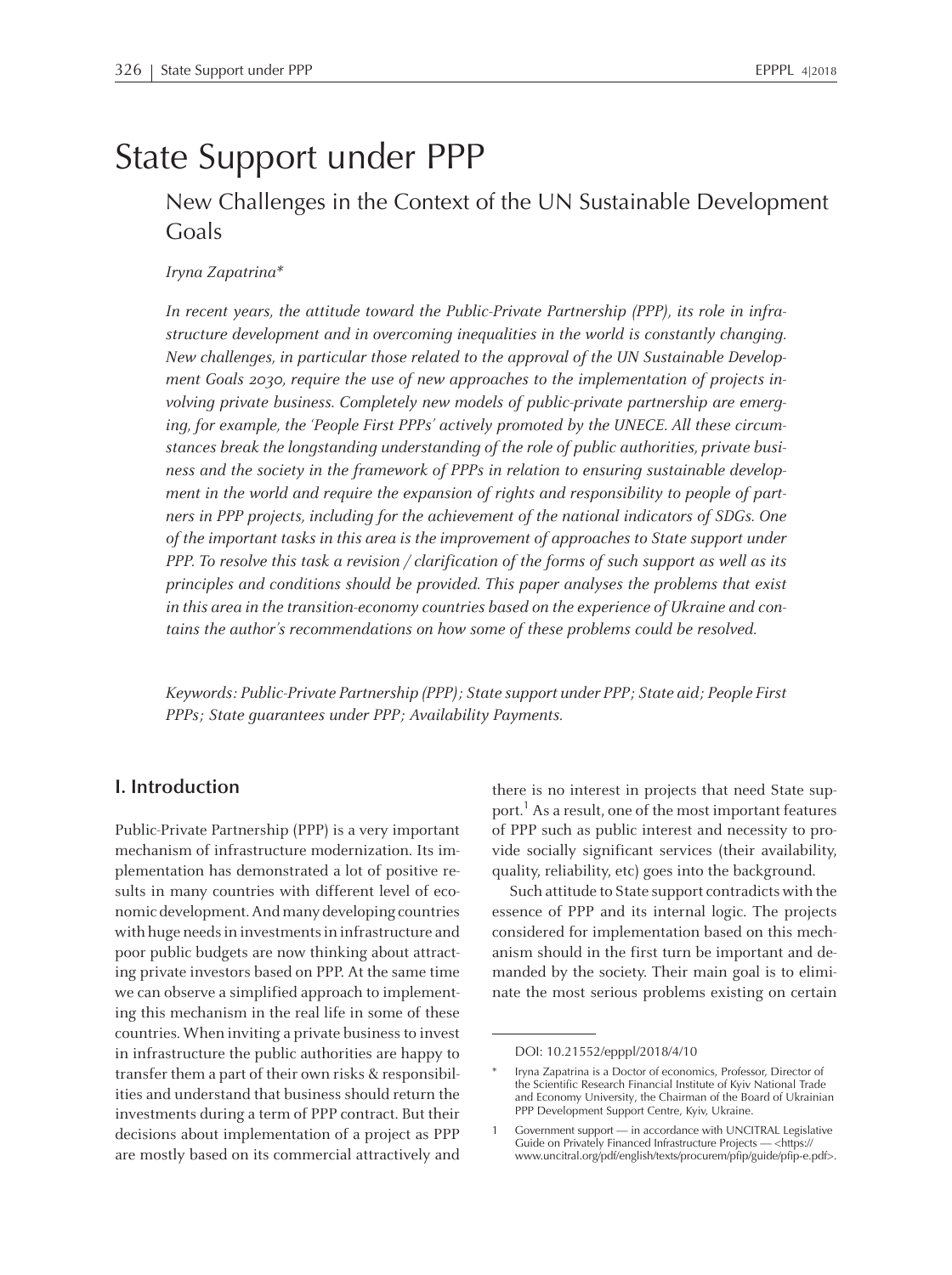territory, which the public authorities are not able to solve on their own. For example, ensuring the availability and quality of vital services with an orientation, especially for the poor, who are not able to provide themselves comfortable living conditions (individual systems of energy, heat and water supply, sanitation, transport, etc), ensuring opportunity for the population to ge<sup>t</sup> education, medical, cultural and sports services. Only in this case we can say that PPP is applied in the most efficient way for the society and <sup>a</sup> country and that attracting business for modernization of infrastructure is justifiable in terms of public interest.

Implementation of such projects in developing countries where needs in infrastructure are critical almost always faces high risks for the private partner, including those related to the actions of the State / local authorities in the medium and long term perspective. If appropriate risks are not taken into account when structuring <sup>a</sup> project as PPP, it will not take place. Accordingly, the existing problems on the territory will only worsen.

Therefore, the decision of <sup>a</sup> public authority to implement <sup>a</sup> project in the form of PPP should not be based solely on the assessment of the commercial attractiveness of the project, as it often happens, but on understanding of the importance of the project in terms of addressing the most serious problems of the territory, the impact of its implementation on the quality of life of the population and the conditions for doing business. If the project is really in demand by the society and it is not possible to implement it differently than by attracting the private business, it is necessary to understand the conditions under which the business is ready to participate in its implementation and to envisage activities that will make it recoupable for the business in medium- or long-term perspective.

The inability to ensure the recoupmen<sup>t</sup> of the project that has <sup>a</sup> high priority for the territory solely at the expense of consumer fee for the services provided within it cannot be <sup>a</sup> reason for refusing to implement it. If we follow this principle, most of infrastructure projects planned in the countries with economies in transition will require <sup>a</sup> State support. And the poorer the country is, the larger the suppor<sup>t</sup> should be. It should be clear for the public authorities responsible for infrastructure development who need to think about and design mechanisms of State suppor<sup>t</sup> under PPP.

#### **II. New Trends in the PPP Development**

An important event for the formation of <sup>a</sup> new trend in PPP development was the approval of the Sustainable Development Goals (SDGs) until 2030 by the United Nations, which in fact defined the minimum requirements for standards of quality of life and the environment for all countries of the world.

Naturally, the farthest from these standards were the poores<sup>t</sup> countries. Therefore, the achievement of the SDGs will require the concentration of significant efforts of the world community on these countries, in particular, on ensuring their institutional development, economic reforms, eradicating corruption, and improving the judicial system. But most of efforts and financial resources will be required to create in these countries <sup>a</sup> new environmentally friendly infrastructure thatwill enable providing <sup>a</sup> high quality of life for the population that will result in <sup>a</sup> decrease of social tension and conflicts, managed migration and provide overall prosperity.

It is not realistic to think that it could be possible to develop the infrastructure critical for achieving SDGs in the countries with economies in transition using only public resources of budgets of the respective countries (cities). According to the assessment of international organizations (OECD, UNECE, WB etc), the gap in the annual investment needs of the developing economies in such infrastructure will amount approximately US\$3 trillion annually. In these conditions, attraction of the private business (international corporations and companies from the developed economies) for modernization of the infrastructure in developing countries, and, first of all, in the poores<sup>t</sup> of them is becoming urgent. The private business has the necessary funds. At the same time, today it is very cautious about investing in poorest countries. Firstly, there is no certainty that it will be possible to return the funds invested there payable demand in such countries is low, there are no mechanisms for guaranteeing return on investment, including using public budgets. Secondly, the process of consideration and approval of proposals submitted by business in such countries, as <sup>a</sup> rule, is very long and is accompanied by significant corruption risks.

In order to overcome these risks and ensure private business investments mainly in those projects, implementation of which is important for achieving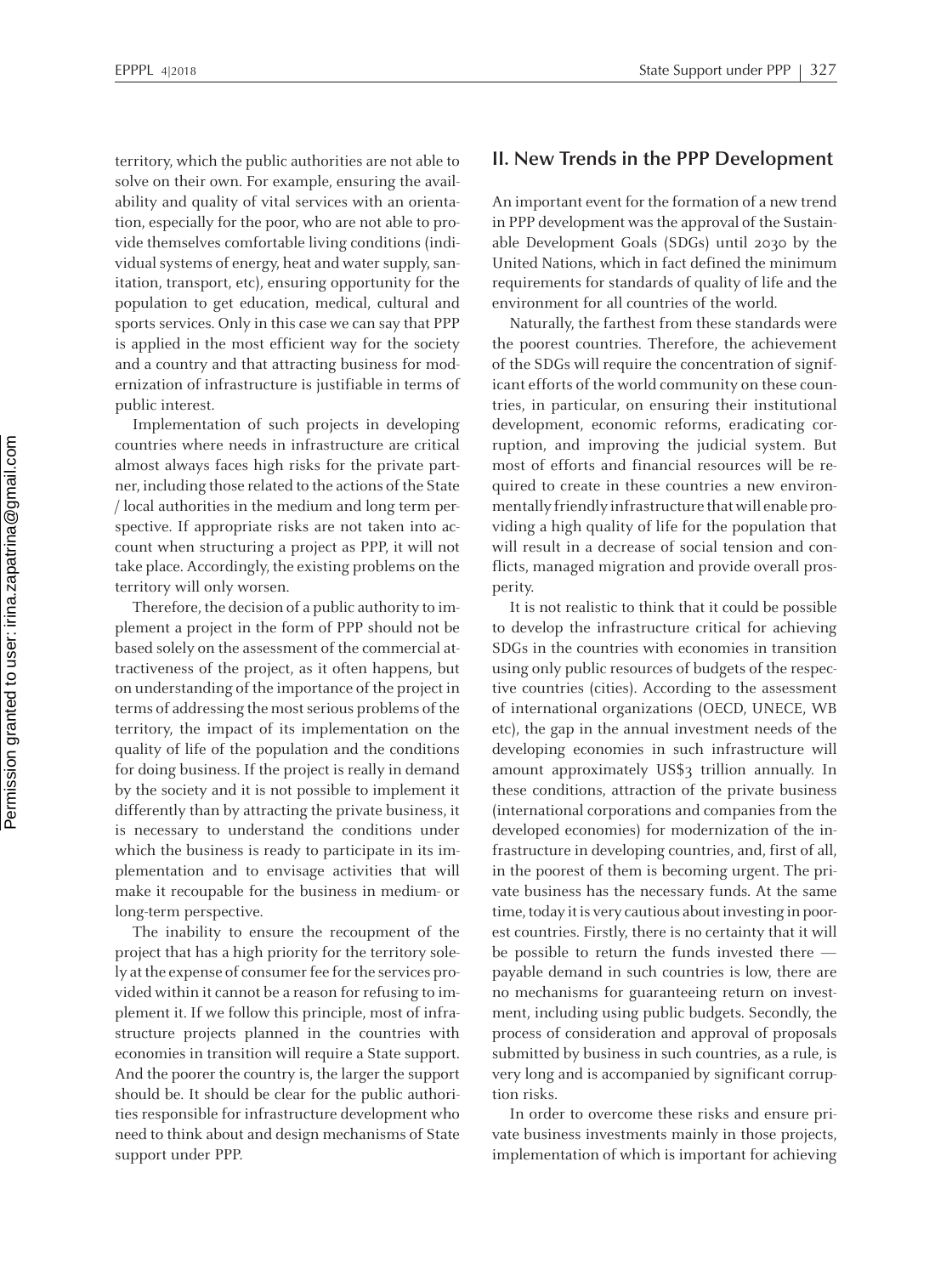SDGs, today the international community actively promotes the improvement of the legal and institutional environment in these countries, develops new approaches and introduces new models of private business participation in infrastructure modernization, including through the use of Official Development Assistance.

In the framework of this activity <sup>a</sup> new PPP generation was born in UNECE — 'People First PPPs' model. 'The PPP model that is SDG compliant is <sup>a</sup> new form of PPP model, referred to here as the thirdgeneration PPP. These new PPPs are positioned to achieve sustainable economic and social development through PPP programs with an emphasis on its function of promoting social equity and sustainable development.

Similar to the first-generation and second-generation PPP models, the third-generation PPP also has its own significance. PPP is no longer merely <sup>a</sup> tool of government procurement of public services or promoting regional economic development, instead the emphasis is on the ultimate goal of development, which is to meet the needs of people. The priority of people elevates the operational principles and objectives of the PPP model to a new level'.<sup>2</sup>

The peculiarity of this model is its orientation towards <sup>a</sup> wider range of criteria — those that create 'value for people', rather than simply based on the value for money. In its turn, 'value for people' involves improving the quality of life of communities, especially those that are struggling with poverty, for example by creating stable jobs. Consequently, the projects that are implemented using the 'People First PPPs' model shall address the critical problems facing the humanity.

Naturally that implementation of projects that could be deemed as People First PPPs in most cases is impossible without <sup>a</sup> State support, especially in developing economies. So, the importance of design and implementation of mechanisms of the State suppor<sup>t</sup> under PPP is increasing today.

#### **III. Why and in which cases State suppor<sup>t</sup> under PPP is necessary**

The above information witnesses about the need to develop mechanisms of State suppor<sup>t</sup> under PPP, especially in developing economies that are not prepared for this institutionally as well as mentally.

While creating and implementing State suppor<sup>t</sup> mechanisms under PPP it isimportant to understand why and under what conditions they should be applied, particularly in the countries where the resources of public budgets are extremely limited and therefore any financial obligations of public authorities in projects involving private business are perceived extremely carefully.

A detailed consideration of thisissue is not included in the subject matter of this article. At the same time, we shall note that, in our opinion, it is very important to foresee the possibility and determine the mechanisms of such suppor<sup>t</sup> in cases when:

- implementation of an infrastructure project is necessary to ensure <sup>a</sup> certain minimum level of quality of life for the population, mostly the poor, and, it is not possible to ensure commercial payback of such project;
- political situation in the country is unstable, social tension in the society is high, the standard of living of the population is low;
- implementation of an infrastructure project can generate additional revenues to public budgets (both direct and indirect), which will be sufficient to ensure the reimbursement of fundsinvested by <sup>a</sup> private partner in <sup>a</sup> certain time period.

Even if one of these conditions exists, State suppor<sup>t</sup> under PPP may be considered as appropriate. If all three conditions are present, then it is necessary to provide it. Otherwise, the most important infrastructure projects will remain 'on paper'. The critical infrastructure in terms of SDGs in emerging economies will only worsen. Accordingly, the gap in the quality of life of people and the level of well-being, as well as in conditions for doing business in the poorest and economically developed countries, will increase. Competitiveness of business in less developed countries will continue to decline; the inequality between people living on different territories, including in the same country, will increase. Bad roads, lack of reliable heat and electricity supply, low quality of water, absence of necessary medical and educational services will increase the degradation of rural and re-

<sup>2</sup> Economic Commission for Europe Committee on Innovation, Competitiveness and Public-Private Partnerships Working Party on Public-Private Partnerships First session Geneva, 21—22 November 2017. Item <sup>5</sup> of the provisional agenda Draft Proposal for Guidelines on Transformative PPP Implementation and Sustainable Development. — ECE/CECI/WP/PPP/2017/CRP.14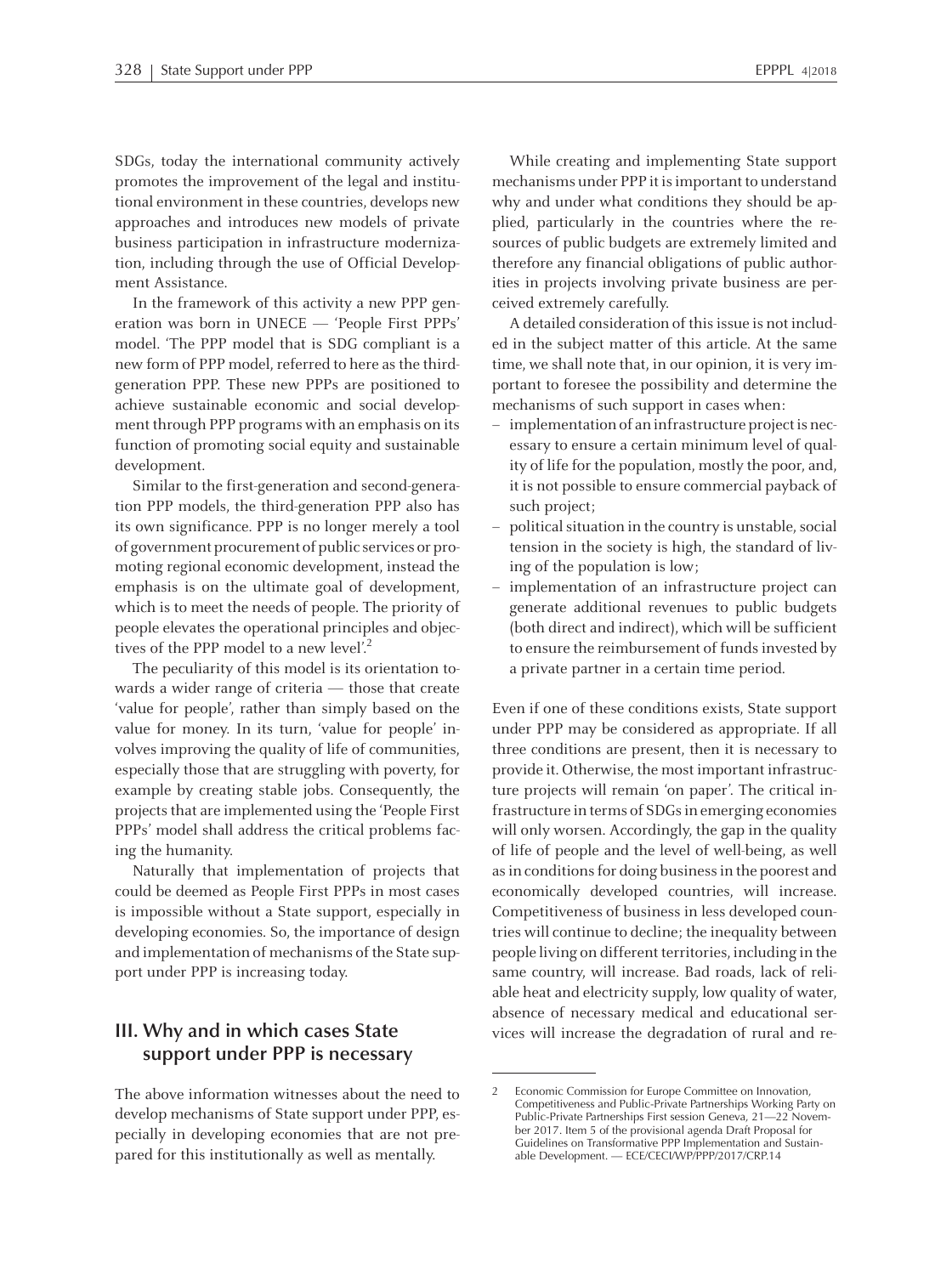mote regions. Business and active population from these territories will move either to large cities, or leave the country, creating migration problems in economically developed countries.

As <sup>a</sup> result, instead of approaching the achievement of the Sustainable Development Goals, the world will continue to distance itself from them. In particular, this concerns SDG <sup>10</sup> — the tendency to increase inequality will become sustainable, which will negatively affect all other SDGs.

#### **IV. Objectives and Forms of State Support under PPP**

There are various forms of State suppor<sup>t</sup> under PPPs that can be defined differently in national legislations. Among them: provision of State or local guarantees; payments from the State (local) budget to the private partner, incl. availability payment; tax and customs privileges; granting of an exclusive right to provide certain services; obligations of the State (local governments) for the construction of related infrastructure, important for achieving the project's payback; purchase of goods(services) produced (performed) using an infrastructure object transferred to PPP; obligations to sell goods (services) required for the implementation of PPP, etc. The choice of the form of State suppor<sup>t</sup> depends on the objectives for which such suppor<sup>t</sup> is provided.

What can these objectives be?

Based on our reasoning in the first place they should be the following:

- creating conditionsfor attracting <sup>a</sup> private partner for the implementation of a socially significant infrastructure project (ensuring the commercial attractiveness of the project or reducing/mitigation the risk of its implementation to the level that is acceptable for the private business);
- encouraging the private business to participate in the implementation of infrastructure projects of <sup>a</sup> certain focus or in <sup>a</sup> specific area in the countries with an underdeveloped PPP market and high risks of attracting private businesses into longterm infrastructure projects.

The first and the second are related, but not the same.

In the first case, we are talking about supporting <sup>a</sup> specific project that is important for <sup>a</sup> given territory, but not recouped in the traditional sense of the word (without State intervention). In this case, the decision on State suppor<sup>t</sup> for such project and its scope is made based on the economic and social significance of the project, as well as the opportunities for public authorities (mainly budgetary ones) to provide such support.

The second position refers to the so-called 'program suppor<sup>t</sup>', which is based on the strategies and plans for the country's socio-economic development. In this case, the decision on State support is made on the basis of the criteria established in such programs and strategies, which shall be met by the project applying for State support. One of such programs, in the framework of which it makes sense (and is allowed) to provide State support, in our opinion, could be <sup>a</sup> Strategy of Country Development oriented at SDGs. In this case, as <sup>a</sup> criterion to select projects for the provision of State support, one should consider their impact on the achievement of certain indicators of this Strategy and, accordingly, the national SDGs indicators.

#### **V. State Guarantees and State Support under PPP**

Very serious risks of PPP projects in the emerging economies are related to the inability or unwillingness of the public authorities to fulfil their obligations under PPP contract. It can happen either due to the lack of legitimate mechanisms to ensure the implementation of public authorities' obligations, or in connection with 'political expediency'. In order to reduce such risks to an acceptable level for the private businesses, it should be understandable — how and based on what mechanisms the State will act if <sup>a</sup> public partner violates the obligations stipulated by the contract. Otherwise private business is unlikely to undertake the implementation of the project. To mitigate this risk many countries, for example Ukraine, propose to use the State guarantees as <sup>a</sup> mechanism of the State suppor<sup>t</sup> under PPP.

It should be noted that in economically developed countries with <sup>a</sup> high legal and corporate culture in terms of fulfilling contractual obligations, ensuring the risks of <sup>a</sup> private partner may not require State guarantees. At the same time, in the developing economies, where the level of business confidence in the State is low, guaranteeing the fulfilment by the State of certain obligations of the public partner un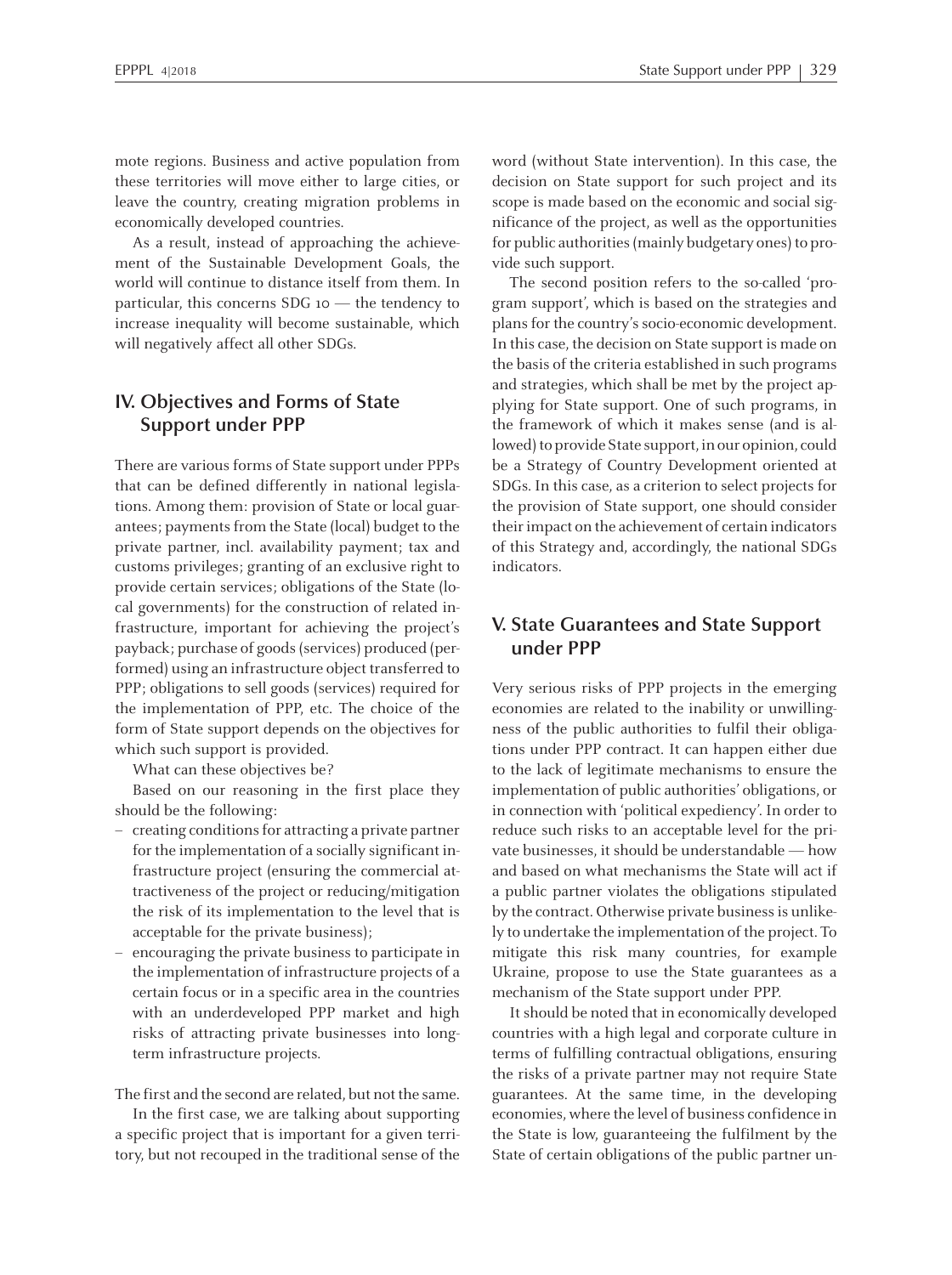der the PPP contract is in many cases <sup>a</sup> prerequisite for attracting <sup>a</sup> private partner. The State guarantees under PPP can resolve this problem. But it should be understandable that State guarantees as <sup>a</sup> form of State support under PPP is not the same as traditional State guarantees.

In the general sense, <sup>a</sup> traditional State guarantee is <sup>a</sup> way of ensuring that the State fulfils obligations of <sup>a</sup> borrower (resident of the country) to the creditor (in full or in part). In fact, the traditional State guarantee ensures the State's obligation to partially or completely fulfil the obligation of the person to whom such <sup>a</sup> guarantee is provided to third parties. Providing State guarantees on loans significantly reduces credit risk, and therefore helps to attract loans at reduced interest rates.

The State guarantee in the case of PPP has different goal. It should serve as a mechanism for risk sharing in the PPP project. In this case, the State actually assumes responsibility for certain risks of the PPP project, which, according to PPP contract, are classified into the responsibility of the public partner. Typically, these are risks that cannot be managed by <sup>a</sup> private partner, but which are under State control.

In view of the above, approaches to providing State guarantees in the general (traditional) sense and in the case of PPPs are fundamentally different.

In the case of traditional State guarantees, the State almost does not affect the recipient of <sup>a</sup> guarantee regarding the fulfilment of its guaranteed obligations. Therefore, in this case, it should provide such guarantees only for projects that are strategically important; carefully scrutinize potential beneficiaries of the guarantee regarding their ability to meet their obligations; receive <sup>a</sup> paymen<sup>t</sup> for the provision of such guarantees and be able, in the event of <sup>a</sup> guarantee case, to cover at the expense of the recipient the guarantee of its losses.

In the case of providing State guarantees for PPP projects, there is <sup>a</sup> completely different situation. Here, the State takes responsibility for <sup>a</sup> public partner who isthe party of PPP contract.In this case State guarantee provides to <sup>a</sup> private partner as proof of the fulfilment of public partner's obligations under the PPP contract. That is, in the event of <sup>a</sup> warranty case under the State guarantee provided under the PPP, the State (the public partner) should be liable and not the private partner.

Accordingly, if in the general case traditional State guarantee is usually granted forthe entire amount of borrowed funds, the State guarantee on PPP projects only partially covers the risks of the project. This guarantee should clearly define the risks that the public partner owns under the PPP contract, and establishes the amount of financial obligations if these risks materialize.

To implement such approach for State guarantees as one of forms of State suppor<sup>t</sup> under PPP in Ukraine the draft Law on changing to the Budget Code of Ukraine have been prepared and is on consideration of the Parliament now. 3 The new type of State guarantees under PPP was defined in this draft Law, namely 'guarantee obligation in the framework of the implementation of public-private partnership' — obligation of the guarantor to fully or partially fulfil the financial obligations of public partner to <sup>a</sup> private partner or <sup>a</sup> lender under an contract concluded in the framework of public-private partnership, including <sup>a</sup> concession, in the case of non-fulfilment by the public partner of its obligations under such contract secured by State or local guarantees.

It should be noted that in Ukraine the State guarantees under PPP are one of the PPP State suppor<sup>t</sup> mechanisms. 4 Although, in our opinion, this is not entirely correct. For example, if a private partner under <sup>a</sup> PPP contract is provided with <sup>a</sup> partial State guarantee, the basis for which is the change in the conditions stipulated by the contract, through the fault of the public partner or the State directly (for example, the reduction of tariffs in comparison with the level envisaged by the contract, the adoption by the public authorities of decisions that limit opportunities of private partner for the implementation of the project in the option planned in the contract and leading to significant losses etc), it is not logical to consider it as 'State support'. These are the usual obligations of one of the contract parties. In this regard, in the future, it makes sense to exclude mechanism of the State guarantees under PPP from the category of 'State suppor<sup>t</sup> under PPP' if in fact they are not suppor<sup>t</sup> of the State.

<sup>3</sup> Draft Law of Ukraine 'On Amendments to the Budget Code of Ukraine regarding the creation of conditions for infrastructure modernization through projects under public-private partnership, including concessions' — <http://w1.c1.rada.gov.ua/pls/zweb2/ webproc4\_1?id=&pf3511=63632>.

Article 18 of the Law of Ukraine 'On Public-Private Partnership' — <http://zakon.rada.gov.ua/laws/show/2404-17>.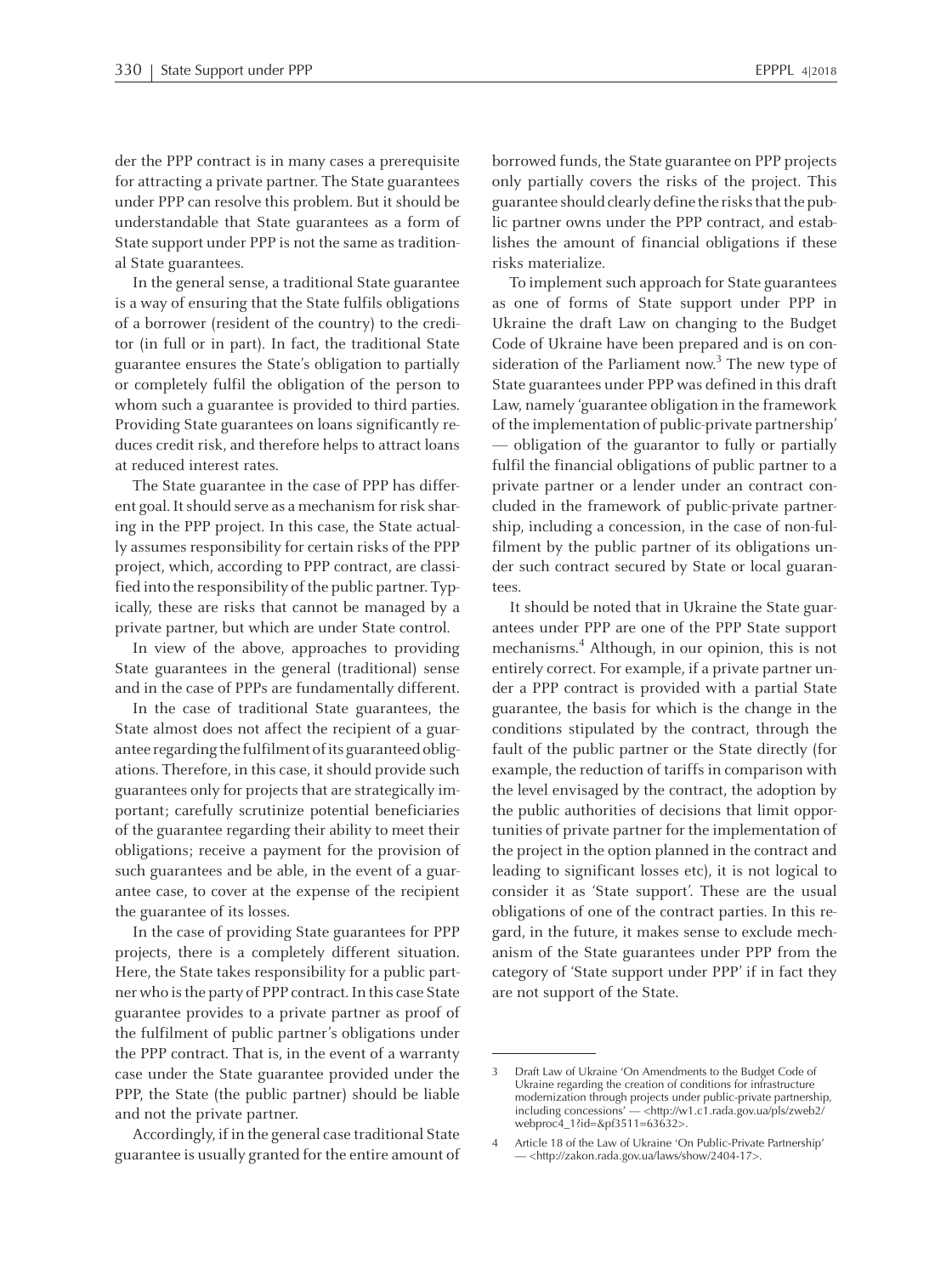#### **VI. Availability Payment and State Support under PPP**

Availability paymen<sup>t</sup> is the basis for the formation of most models for the implementation of People First PPPs. Again, in our view, the mechanism of this payment should not always be considered as a mechanism of State suppor<sup>t</sup> under PPP as it exists now in many jurisdictions, for example, in Ukraine.

Availability paymen<sup>t</sup> could be formed in different ways. Namely, they could be provided:

- at the expense of public budgets (in case if services that provided in the framework of PPP are free of charge for their customers but public authorities have to provide them);
- solely from additional revenues to the budget generated by the PPP project;
- at the expense of the customers paymen<sup>t</sup> to the public partner for the services actually provided by the private partner under the PPP contract.

In our opinion, in the last two cases availability payment should not considered as <sup>a</sup> mechanism of the State suppor<sup>t</sup> under PPP. PPP model based on such availability payments is in some essence 'concessionary'. In this case reimbursement of costs invested by private partner in the project (construction or modernization of the infrastructure facility) is actually ensured at the expense of consumers of services either directly from their paymen<sup>t</sup> to State/municipality, or indirectly arising from project implementation.

The model in which paymen<sup>t</sup> for services is received by <sup>a</sup> public partner and then transformed into 'availability payment' to <sup>a</sup> private partner, based on the performance indicators of the services provided by the private partner (free of charge on his behalf) differs from the concessionary model only by the following:

- the public partner hasthe opportunity tomore significantly influence on the quality and reliability of the services provided by the private partner, rather than in the case of concluding <sup>a</sup> concession contract (for example, through consolidated and professional representation of the interests of consumers of these services);
- the private partner is delegated with less risk, in particular, it is not responsible for the risk of demand and the risk of changing the tariff policy, which in some cases the public partner can man-

age better than the private one. As <sup>a</sup> consequence, the cost of the project is decreasing, and its attractiveness for private business is increasing.

Itshould be noted that in structuring PPP project this way, 'State support' in the sense of 'providing an additional resource to <sup>a</sup> private partner at the expense of the State / local budget'may not be required at all. Additional budgetary funds (in comparison with those that existed before the implementation of the project) are not paid to the private partner. Moreover, in some cases, when using such <sup>a</sup> model, the public partnerwill be able to receive additionalincome from the projectimplemented by the private partner, without spending any budgetary funds on it (for example, if the collected paymen<sup>t</sup> for services exceeds availability payment). So, in many cases it is not logical to consider the projects structured based on 'availability payment' as those to which the State suppor<sup>t</sup> is provided.

A similar situation may take place in the case when such paymen<sup>t</sup> is formed solely at the expense of additional revenues generated by the PPP project. In such projects, the reimbursement of the costs of a private partner is also carried out at the expense of the services provided to the society. But, unlike the previous one, in this case the public partner (or the State) receives income not from services (or not only from services) directly provided by private partner during utilization an infrastructure object (for example, not from fare for using roads), but primarily from other services (or only from other services) that become available to the population or business residing in <sup>a</sup> particular area, due to the implementation of this project (for example, taxes froma new business arising near the roads, or an increase in attractiveness and, appropriately, revenues from existing business etc, meaning, from those revenues that would not appear if the project had not been implemented).

Formally, ensuring of conditions for these additional (indirect) budget revenues is not and cannot be the subject of <sup>a</sup> PPP contract, but <sup>a</sup> detailed analysis of the impact of the project on their receipt should be considered and justified while assessing the feasibility of implementing the project as <sup>a</sup> public-private partnership. Based on this analysis, the public partner can predict with <sup>a</sup> high degree of certainty the future revenues to the budget, some of which (or in <sup>a</sup> certain period — even all) will be redirected to the private partner in the form of 'availability payment'.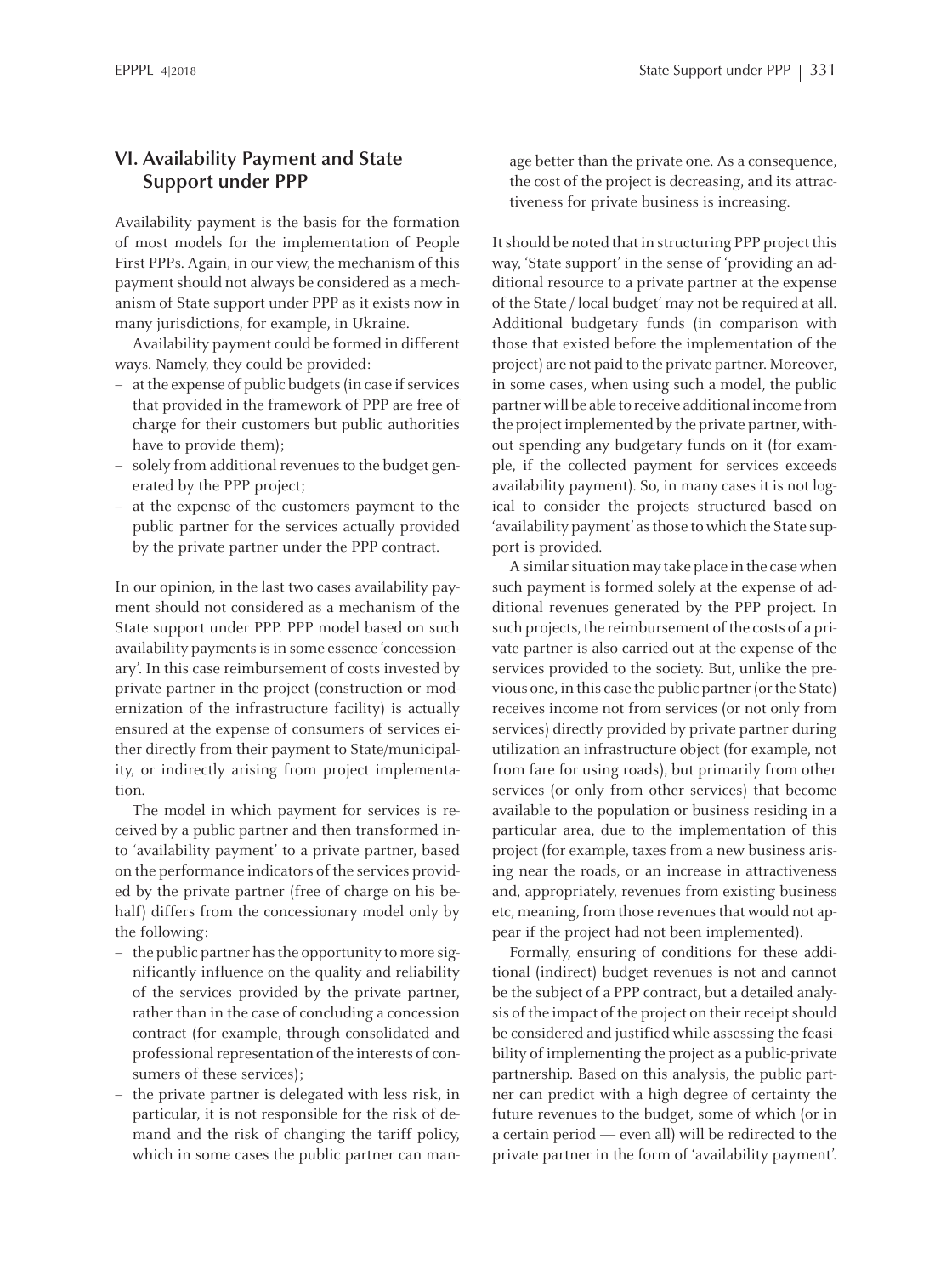In this case, such project can also be considered as profitable for both private and public partners and as the project that does not require the attraction of additional funds from the State (local) budget other than those that the project itself generates.

<sup>A</sup> different situation arises when the project is extremely important for the territory, but it cannot ensure the revenues to the appropriate budget of funds that could ensure 'availability payment' from the budget (even in the future). It means that in any case, in order to ensure the payback of this project for <sup>a</sup> private partner, the State (local) budget shall spend on it implementation the revenues received from other activities that are not related to the implementation of this project. Here we can for sure talk about the State suppor<sup>t</sup> under PPP. In this case, the decision to suppor<sup>t</sup> such project should be made based on the consideration of the population's demand for this project, public interest and the cost of such State support.

#### **VII. State Support under PPP and EU State aid Regulation: Legal Aspects**

There are other problems in applying State suppor<sup>t</sup> under PPP including based on understanding that the all measures in its framework should be consistent with the host country's international obligations under international agreements. In particular, countries —EUmembers and those that took obligations to harmonize their legislation to EU State aid Regulation like Ukraine need to check relevance of their national legislation to EU State aid Regulation.

Today in our country we have <sup>a</sup> lot of discussion on the issue of necessity of considering State suppor<sup>t</sup> under PPP as State aid in the understanding of the EU regulation. Until now we cannot give an unequivocal answer — should the PPP State suppor<sup>t</sup> be attributed to State aid in terms of the EU legislation? Expert opinions on this issue are different. This question is very complicated and requires <sup>a</sup> detailed study of lawyers, especially taking in account that PPP projects are innovative in their essence, including the forms of State suppor<sup>t</sup> offered for their implementation. Moreover, it is unlikely that it will be possible to reach <sup>a</sup> unanimous opinion on thisissue for all the cases of using State suppor<sup>t</sup> under PPP without having studied in detail the specifics of the projects for which this suppor<sup>t</sup> is provided.

At the same time, in our opinion, in most cases, the State suppor<sup>t</sup> under the PPP provided for the implementation of socially important projects in developing countries that are characterized by serious infrastructural problems should not be considered in the context of the EU regulation of the State aid (or at the worst shall be considered as compatible).

Arguments for such conclusion are presented below, including Table <sup>1</sup> (on the next page).

State aid is defined as:

an advantage in any form whatsoever conferred on <sup>a</sup> selective basis to undertakings by national public authorities. Therefore, subsidies granted to individuals or general measures open to all enterprises are not covered by this prohibition and do not constitute State aid (examples include general taxation measures or employment legislation). $^5$ 

To be State aid, <sup>a</sup> measure needs to have these features: 6

- An intervention by the State or through State resources:<sup>7</sup> 'there has been an intervention by the State or through State resources which can take <sup>a</sup> variety of forms (eg grants, interest and tax reliefs, guarantees, governmen<sup>t</sup> holdings of all or par<sup>t</sup> of <sup>a</sup> company, or providing goods and services on preferential terms, etc)';
- Distorting competition: 'competition has been or may be distorted';
- Negative impact on trade between Member States: 'the intervention is likely to affect trade between Member States'.

At the same time,

<sup>5</sup> <http://ec.europa.eu/competition/state\_aid/overview/index\_en .html>.

<sup>6</sup> <http://ec.europa.eu/competition/state\_aid/overview/index\_en .html>.

In some countries, State aid is considered narrower than in the EU. For example, in Ukraine, only State intervention by attracting the State or local resources can be <sup>a</sup> subject of State aid. In accordance with the Law of Ukraine 'On State aid to Business Entities', the State resources are 'movable and immovable property, state budget funds, other funds that are subject to the right of state ownership, land and other natural resources that are the objects of the property rights of the Ukrainian people, budgets of funds of compulsory state social insurance, which are subject to state supervised or managed or administered by the authorities'; the local resources - 'movable and immovable property, funds of local budgets, other funds, land, natural resources owned by territorial communities of villages, towns, cities, districts in cities, objects of their joint property, which are in the managemen<sup>t</sup> of district and regional councils, property'.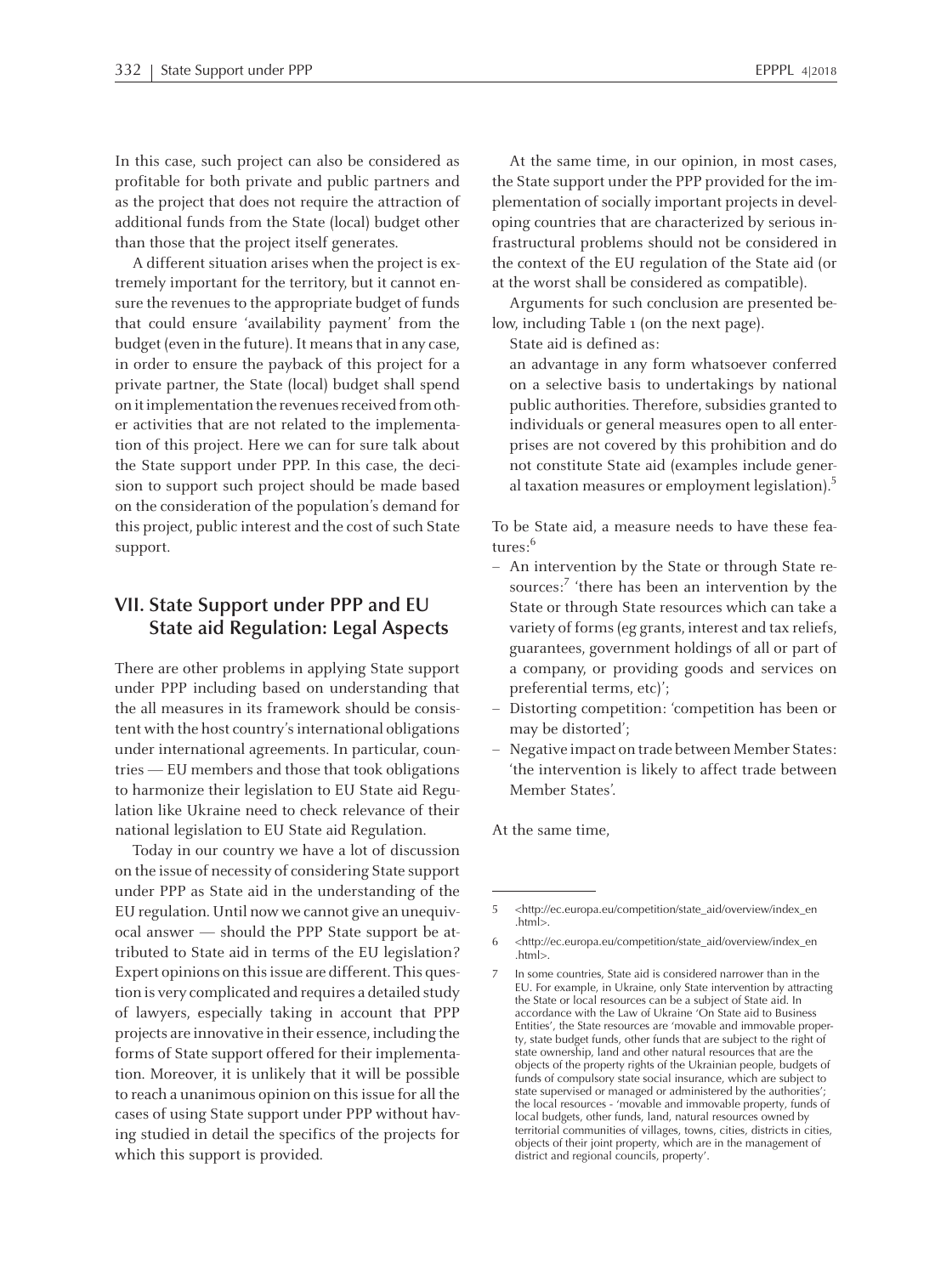despite the general prohibition of State aid, in some circumstances governmen<sup>t</sup> interventions is necessary for <sup>a</sup> well-functioning and equitable economy. Therefore, the Treaty leaves room for <sup>a</sup> number of policy objectives for which State aid can be considered compatible.<sup>8</sup>

### **VIII. State Support under PPP and EU State aid Regulation: Economic Expediency**

It is more interesting to consider the correlation of State suppor<sup>t</sup> under PPP and EU State aid from the economic point of view. After all, legal regulation should provide 'rules of the game' that correspond to certain economic and social principles and stimulate business to the 'right behaviour' from the point of society view. In the case of EU State aid Regulation we talk about developing competition and the elimination of inequality.

Today the most important global goal is the elimination of inequality.

It is not by chance that overcoming inequality is one of the UN Sustainable Development Goals, namely – SDG <sup>10</sup> 'Reduce inequality within and among countries'. In particular this SDG specifically includes the following tasks: 9

- Facilitate orderly, safe, and responsible migration and mobility of people, including through implementation of planned and well-managed migration policies ( target 10.7);
- Implement the principle of special and differential treatment for developing countries, in particular least developed countries, in accordance with WTO agreements (target 10.a);
- Encourage Official Development Assistance and financial flows, including foreign direct investment, to States where the need is greatest, in particular LDCs, African countries, SIDS, and LLDCs, in accordance with their national plans and programs (target 10.b).

SDG <sup>10</sup> is focused mainly on preventing inequalities in the living conditions of people both within the country and between countries. But, after all, the living conditions of people in <sup>a</sup> given territory depend on its attractiveness for business, which is provided by the availability of infrastructure both directly for doing business and for people who are engaged in this business (its owners and staff). Therefore, achieving this goal is impossible without ensuring infrastructure development in depressed and underdeveloped territories.

The lack of State suppor<sup>t</sup> for implementation of number of infrastructure projects based on PPP in countries with economies in transition will almost certainly lead to the fact that business is not ready to take par<sup>t</sup> in appropriate projects. As <sup>a</sup> result, the infrastructure problems of the territory will be aggravated, and the conditions for doing business and for living will deteriorate. All this will provoke the migration of capital and peoples, the closure of local business or its transfer to more favourable places. Inequality within and between countries (poor and rich) will increase, and business and territory competitiveness will decline.

On the other side, the provision of State suppor<sup>t</sup> under PPP will provide an opportunity to modernize (create) criticalinfrastructure to ensure anacceptable quality of life for people and running <sup>a</sup> business. As <sup>a</sup> result, the logistics costs of business will decrease; the territory will be more attractive for business. All this will not only preserve the existing business, but also create the conditions for the creation of new companies. The market will become more competitive. Depressive and economically undeveloped territories will have the opportunity for development. Competition will strengthen.

#### **IX. Some Approaches to the State Support under PPP: Example of Ukraine**

Needs of Ukraine in attracting private business in life-support infrastructure are extremely high today. In recent years, investments in infrastructure at the expense of public budgets were very low, and the possibilities for providing State suppor<sup>t</sup> were very limited (for example, in 2016, approx. US\$130-140 million were spen<sup>t</sup> from the State budget for government support for the implementation of State investment projects, nothing – in the framework of PPP). At the same time, the infrastructure is constantly ag-

<sup>8</sup> <http://ec.europa.eu/competition/state\_aid/overview/index\_en .html>.

<sup>9</sup> <https://sustainabledevelopment.un.org/sdgs>.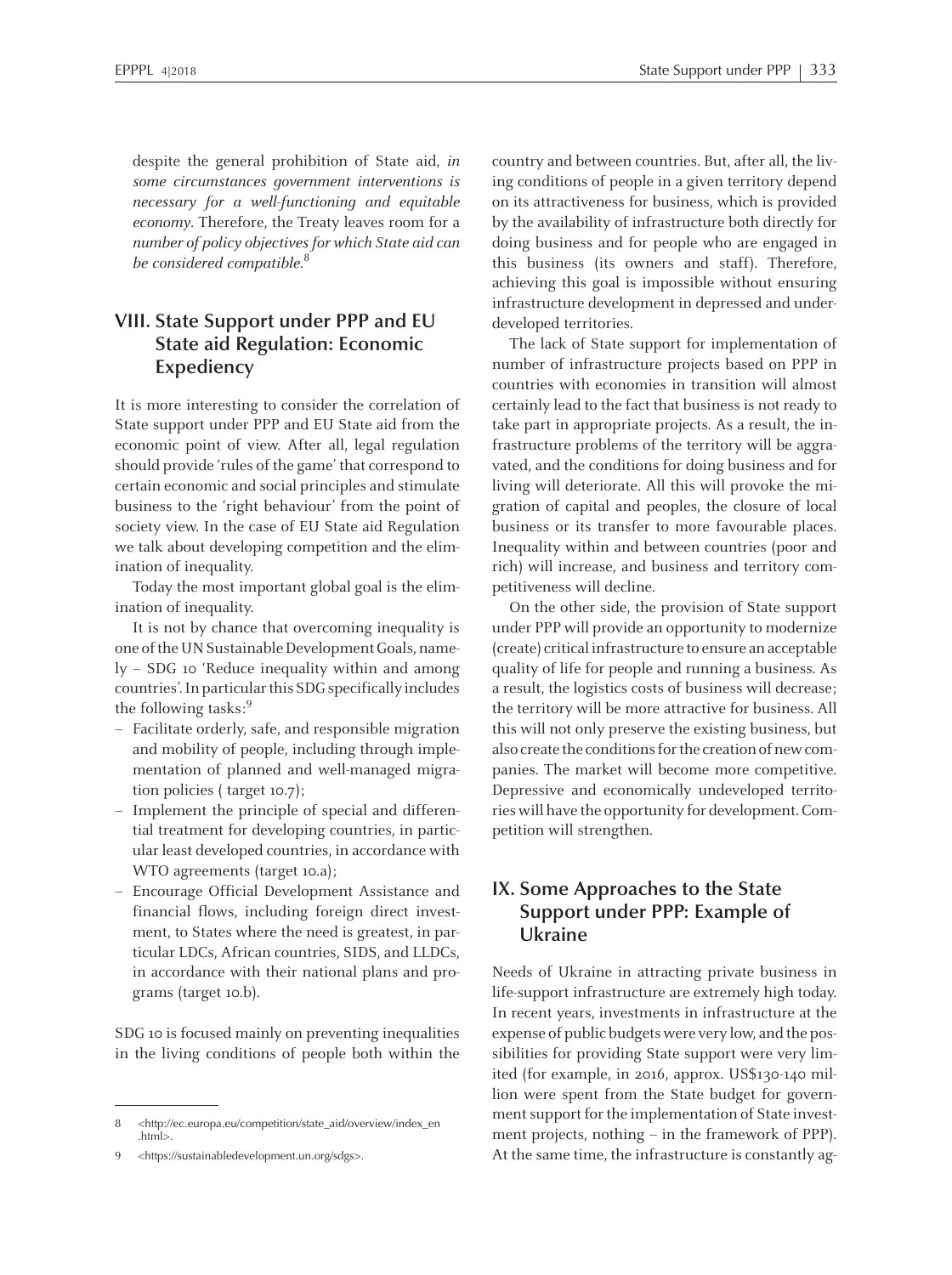| Features of the State aid                                                                                                              | State support in the framework of PPP                                                                                                                                                                                                                                                                                                                                                                                                                                                                                                                                                                                                                                                                                                                                                                                                                                                                                                                                                                                                                                                                                                                                                                                                                                                                                                                                                           |  |  |  |  |
|----------------------------------------------------------------------------------------------------------------------------------------|-------------------------------------------------------------------------------------------------------------------------------------------------------------------------------------------------------------------------------------------------------------------------------------------------------------------------------------------------------------------------------------------------------------------------------------------------------------------------------------------------------------------------------------------------------------------------------------------------------------------------------------------------------------------------------------------------------------------------------------------------------------------------------------------------------------------------------------------------------------------------------------------------------------------------------------------------------------------------------------------------------------------------------------------------------------------------------------------------------------------------------------------------------------------------------------------------------------------------------------------------------------------------------------------------------------------------------------------------------------------------------------------------|--|--|--|--|
| An intervention by the State or<br>through State resources                                                                             | State support under PPP almost always falls under this characteristic, especially if we<br>consider such an intervention in the broad sense of the word                                                                                                                                                                                                                                                                                                                                                                                                                                                                                                                                                                                                                                                                                                                                                                                                                                                                                                                                                                                                                                                                                                                                                                                                                                         |  |  |  |  |
| 'An advantage on a selective basis'<br>('to specific companies or industry<br>sectors, or to companies located in<br>specific regions) | This characteristic (feature) is not inherent to State support in the framework of PPP.<br>First of all, State support under PPP measures (its form and boundary volumes) must<br>be determined by the public partner before the competition and described in the tender<br>documentation for choosing a private partner for PPP implementation. Conditions of<br>such State support will be familiarized in advance for all business entities that are inter-<br>ested in the implementation of a PPP project. And bidders can compete with each oth-<br>er in their bids, including needs in State support (the less demand it is, the better for a<br>public partner). Such an approach cannot be called as selective. It is competitive.<br>Then in the case of PPP we also can't talk about benefits for a business entity that it<br>could receive from participation in a PPP project comparatively with entities that oper-<br>ate in the same market in traditional understanding if PPP is structured 'the right way'.<br>State support under PPP should be provided to the extent necessary for a business to re-<br>coup its investments on the same terms that it has when implementing commercial<br>projects with a similar level of risks.<br>Consequently, in this case we can't talk about advantages for a private partner as result<br>of providing State support under PPP |  |  |  |  |
| Distorting competition (has been or<br>may be distorted)                                                                               | In our view, this characteristic is also not applicable to State support under PPP.<br>Firstly, a significant part of PPP projects is implemented on the natural monopolies mar-<br>kets, which are subject to State regulation. Since there is no competition there, it is not<br>possible to destroy it. At the same time, in the case of PPPs, there is competition among<br>private operators who want to enter the market with an important for the society project.<br>As for competitive markets, even if the private partner who wins PPP competition will<br>be in better conditions than other companies that operate in the relevant market; its ad-<br>vantages are balanced with the very serious obligations provided in the relevant PPP<br>agreement. As a result, the risks of a private partner in a PPP project are much higher<br>than the risks of other companies operating in the same market.<br>In addition, any company operating in the market where PPP project is planned to be<br>implemented potentially can be a private partner in a PPP project. To win the competi-<br>tion, business company must offer the best conditions for the implementation of the<br>project based on public interest                                                                                                                                                               |  |  |  |  |
| Affect trade between Member<br><b>States</b>                                                                                           | In principle it is possible that in some cases the provision of State support under a PPP<br>may have a negative effect on the trade between the Member States                                                                                                                                                                                                                                                                                                                                                                                                                                                                                                                                                                                                                                                                                                                                                                                                                                                                                                                                                                                                                                                                                                                                                                                                                                  |  |  |  |  |

| Relevance of the State aid Features and State Support under PPP |  |  |  |  |
|-----------------------------------------------------------------|--|--|--|--|
|                                                                 |  |  |  |  |

ing; many objects were destroyed as <sup>a</sup> result of the conflict in the east of the country. There are no more or less reasonable estimates of the need for financing infrastructure development. There is no longtermstrategy forsocio-economic development in the country. There is no national infrastructure plan.

At the same time, in August 2017, the National Report 'Sustainable Development Goals: Ukraine'<sup>10</sup> was prepared and presented. The most priority tasks in developing infrastructure critical for SDGs and set indicators for their achievement until 2030 have been identified in this report.

Among them, for example:

- – To bring the level of the urban and rural population with access to drinking water of guaranteed quality up to 100% (today this indicator is 50% for the rural population and 90% for the urban population);
- To reduce the discharge of polluted wastewaterinto water bodies in almost 3 times (today 16% of

<sup>10</sup> <http://www.un.org.ua/en/publications-and-reports/un-in-ukraine -publications/4205-2017-national-baseline-report-sustainable -development-goals-ukraine>.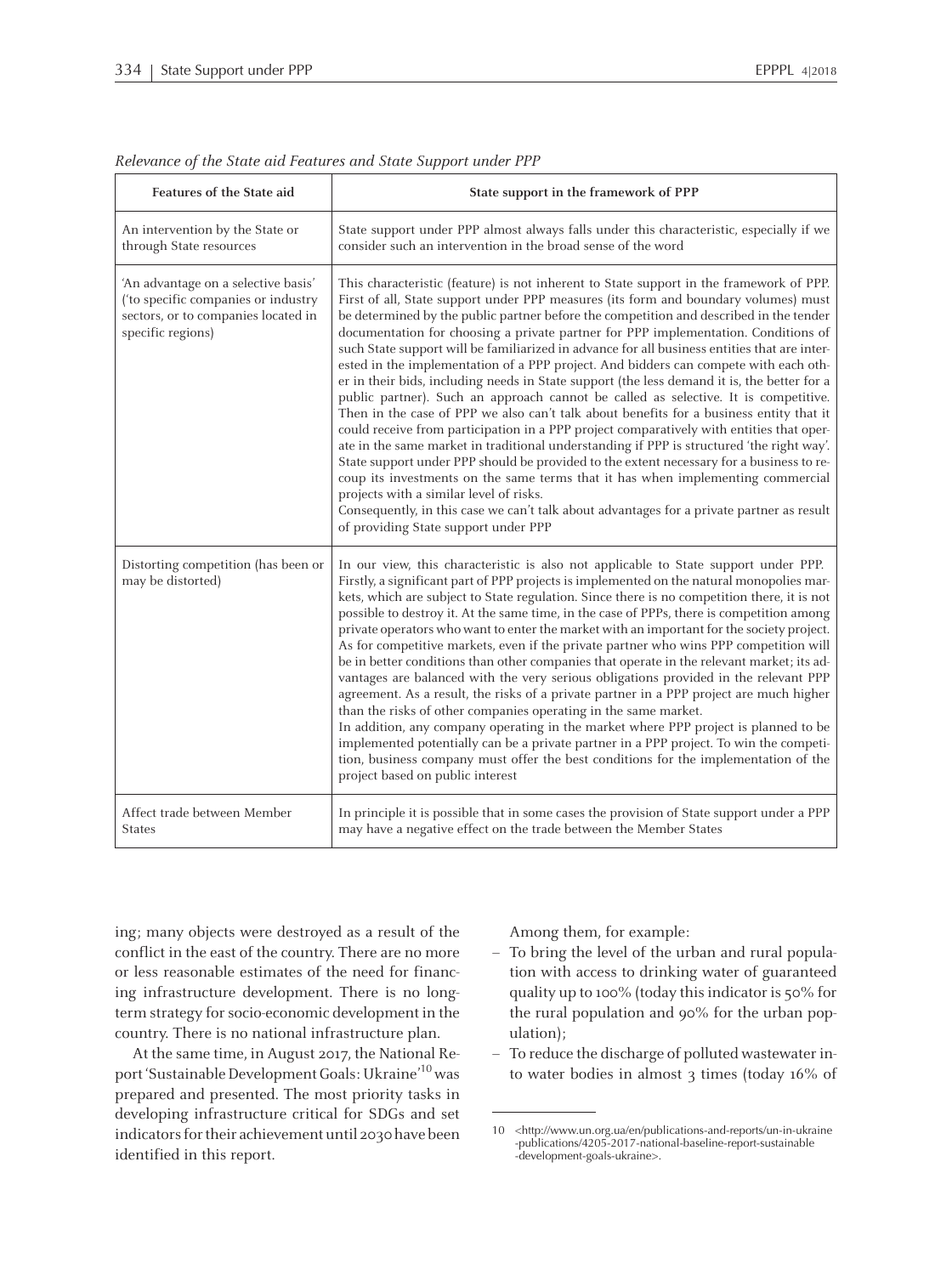wastewater is discharged untreated, which is approximately 875 mln cubic meters per year);

- To increase the share of energy produced from renewable energy sources in 3.5 times (today it is 5%);
- to reduce in <sup>10</sup> times the proportion of the rural population living at <sup>a</sup> distance of more than <sup>3</sup> km frompaved roads(today it is 5% of the population of Ukraine, which is approximately 2.5 million people);
- To increase in 7 times the proportion of public roads of State importance with hard surface that would correspond to regulatory conditions (today it is only 10% of all such roads);
- To increase the share of incinerated and recycled waste in the total amount of their creation in almost <sup>2</sup> times (currently, only 30% of waste in Ukraine is disposed of);
- To restore in full the destroyed infrastructure of the Donetsk and Lugansk regions.

As we can see, the tasks, on the one hand, are financially capacious and require significant investments and, above all, private business. This is reflected in the National Report too. In particular, it is planned to increase the number of PPP projects implemented up to 45 by 2030 (today there are only <sup>2</sup> small projects) and increase the inflow of foreign investments in almost 6 times.

The implementation of almost all projects aimed at creating the infrastructure critical for SDGs national indicators, cannot be provided for on <sup>a</sup> commercial basis. As of 2016, per capita GDP in Ukraine was US\$2.185,73. The average living expenses per person for  $58.3\%$  of the country's population were below the subsistence minimum. The share of food expenses in the total household expenditure was 54,6%. In such conditions, it is problematic to ensure return on investment in the creation / modernization of such infrastructure without <sup>a</sup> State support. Accordingly, it will not be possible to count on attracting private business to solving the existing infrastructural problems.

On the other hand, the need to provide State suppor<sup>t</sup> to private business in the implementation of infrastructure projects is negatively perceived by the society. In Ukraine, historically, on <sup>a</sup> subconscious level, it has been felt that attracting private business to the infrastructure is always extremely beneficial for it. Moreover, this opinion is prevalent not only among the population, but also among the most senior civil servants. It is also reflected in the legislation. For example, the current concession legislation does not imply the possibility of providing State suppor<sup>t</sup> to the concessionaire at all. Moreover, concession payments are mandatory for all projects. And the attractiveness of concession projects for <sup>a</sup> country in most cases is evaluated in terms of the size of concession payments. Firstly, it indicates <sup>a</sup> lack of understanding of the meaning of the PPP mechanism, and secondly, implies that any concession projectsmustbe 'super-profitable'forthe concessionaire.

In our opinion, this approach is one of the reasons that for almost 19 years since the adoption of the law on concessions, Ukraine has not implemented <sup>a</sup> single project, not only involving the creation of new infrastructure facilities, but even their somewhat significant modernization. Among the concessionaires almost <sup>200</sup> projects implemented during this time have not been <sup>a</sup> single foreign company.

At the same time, it should be noted that the Law on Public-Private Partnership, adopted in <sup>2010</sup> and substantially updated in 2016, provides for the use of <sup>a</sup> number of forms of State suppor<sup>t</sup> under PPP, which include availability payment.

To be fair, it should be noted that, to date, none of the forms of State suppor<sup>t</sup> provided by the Law on Public-Private Partnership has been applied in practice. Possible mechanisms for the implementation of State suppor<sup>t</sup> for PPP are still being discussed (developed). A consensus on approaches to their formation has not ye<sup>t</sup> been developed. Moreover, during this way many problems have arisen that need to be resolved.

One of the most serious problems for the formation and implementation of such mechanisms is the unresolved issue regarding the correlation of State suppor<sup>t</sup> under PPPs and EU State aid Regulation.

However, today the Law 'On State aid to Economic Entities' 11 does not cover the State suppor<sup>t</sup> to economic activity connected with the provision of the services of general economic interest (SGEI) in par<sup>t</sup> of compensation of reasonable costs for provision of those services.

There is an official Explanation of the Antimonop-<sup>11</sup> Article 3, par<sup>t</sup> 2(2) of the 'On State aid to Economic Entities'. oly Committee of Ukraine regarding the services of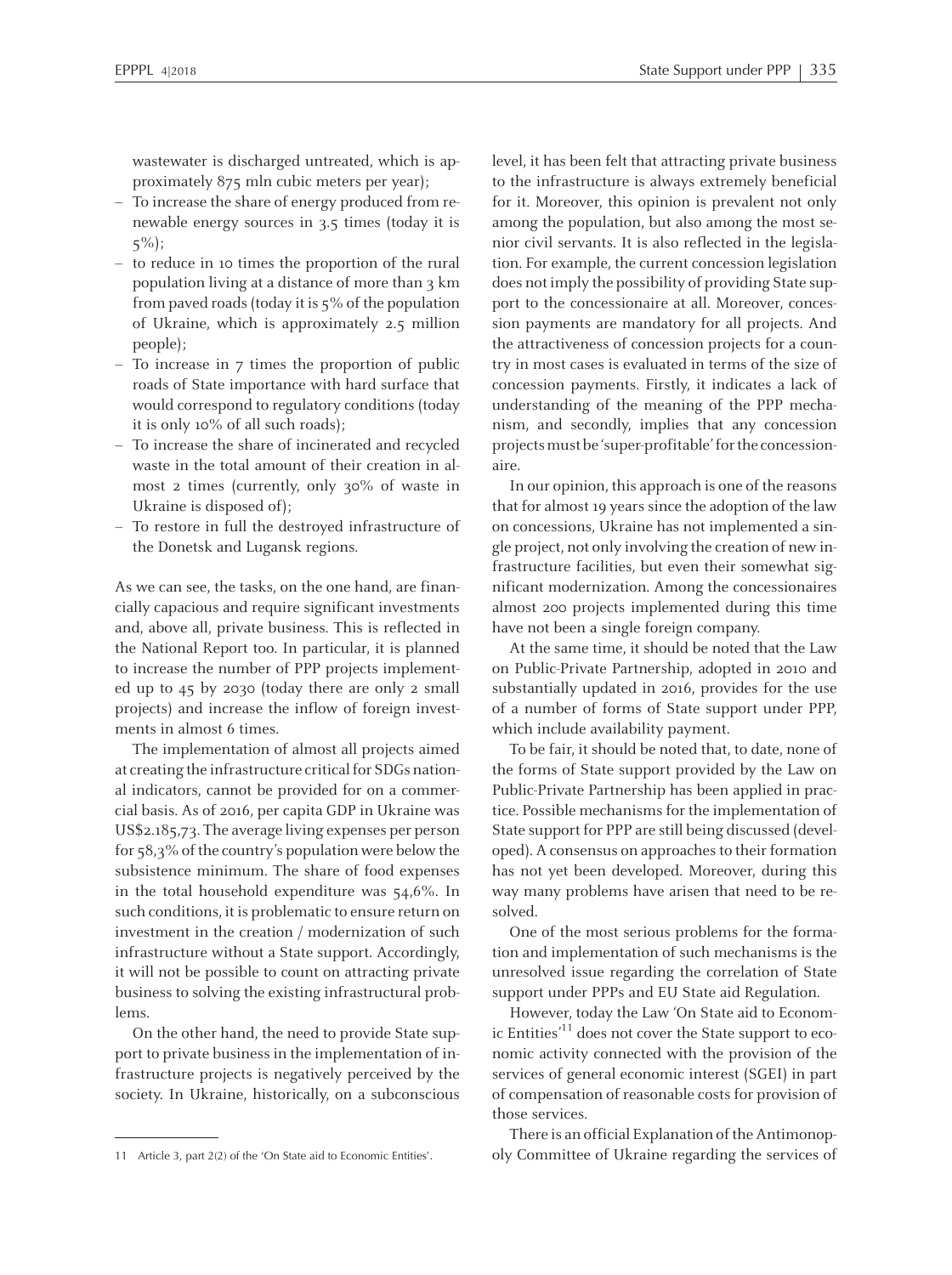general economic interest<sup>12</sup> on this issue that explains that the compensation of reasonable costs for the provision of SGEI shall not be considered as the State aid to economic entities if the following cumulative features are in place:

- Economic entity that receives the compensation factually fulfils the obligation on providing the SGEI and those services have been clearly defined;
- The compensation calculation methodology has been defined in advance in objective and transparent manner;
- Compensation does not exceed the amount necessary for the covering the costs incurred due to fulfilment of the obligations in providing SGEI;
- Economic entity that provides SGEI is to be chosen on the competitive basis of public procurement procedure, or the level of compensation is to be defined on the basis of the analysis of costs typical for the economic entity that could provide such services with consideration of certain revenue and reasonable income.

Otherwise is should be considered as <sup>a</sup> State aid.

All these features are inherent for PPPs.

Also, the draft Law 'On concessions', which was adopted in the first reading and prepared for the final consideration by the Parliament of Ukraine, provides for excluding State suppor<sup>t</sup> under PPPs from the scope of application of the Law of Ukraine 'On State aid to Economic Entities'. But the final decision on this issue has not ye<sup>t</sup> been made.

#### **X. Conclusions**

The implementation of PPP projects, which implies the provision of State support, is necessary to create critical infrastructure for achieving the SDGs in developing economies. Having clear and understandable mechanisms for providing such suppor<sup>t</sup> will make it possible to overcome inequalities between countries and within individual countries, create favourable conditions for business competition, regardless of its place of origin (residences of developed or developing countries)

At the same time, the uncertainty about the possible affiliation of State suppor<sup>t</sup> under PPP to State aid in the understanding of the EU regulation in <sup>a</sup> number of countries that have recently joined or declared their desire to join to the European Union, slows down the process of formation of such mechanisms and creates considerable difficulties in their application in practice.As <sup>a</sup> result, the attractiveness of these countries for investment in infrastructure projects from private businesses is declining. It creates grounds for increasing the inequality of these countries correspondently to other countries of the European Union, provokes social tensions and conflicts. This state of affairs creates migration that leads to serious problems for developed EU countries too.

Legislation should reflect economic relations in the society and provide the right incentives for sustainable development for all countries of the world, both economically developed and developing. Models and approaches that work well in economically developed countries not always could be or even should be implemented and be useful in developing countries. Based on this, in our opinion, the harmonization of legislation of countries such as Ukraine to the EU legislation should be implemented gradually, taking into account the needs of ensuring the sustainable development and economic capabilities of the country, as well as an institutional capacity of public authorities. The 'copy-paste' approach should be avoided. Improving legislation should be based on the interest of people and necessity to build <sup>a</sup> wellfunctioning and equitable economy in all countries of the world and in the poores<sup>t</sup> countries in the first turn.

The current approaches to the State suppor<sup>t</sup> under PPP, the definition of its forms and principles of provision are out-of-date now. They should be reviewed in the context of the UN ambitious program to achieve the Sustainable Development Goals, especially for developing countries.

In particular, in our opinion, it is necessary to ensure <sup>a</sup> correlation between the decision to gran<sup>t</sup> the State suppor<sup>t</sup> under the PPP and influence of appropriate project on the achievement of national SDGs indicators.

It is also important to exclude from the list of forms of State suppor<sup>t</sup> under PPP those forms that are actually needed for ensuring the responsibility of the State on the fulfilment of public partner's obligations

<sup>12</sup> The Letter of the Antimonopoly Committee of Ukraine of <sup>20</sup> March <sup>2018</sup> No4-pp/ дд.